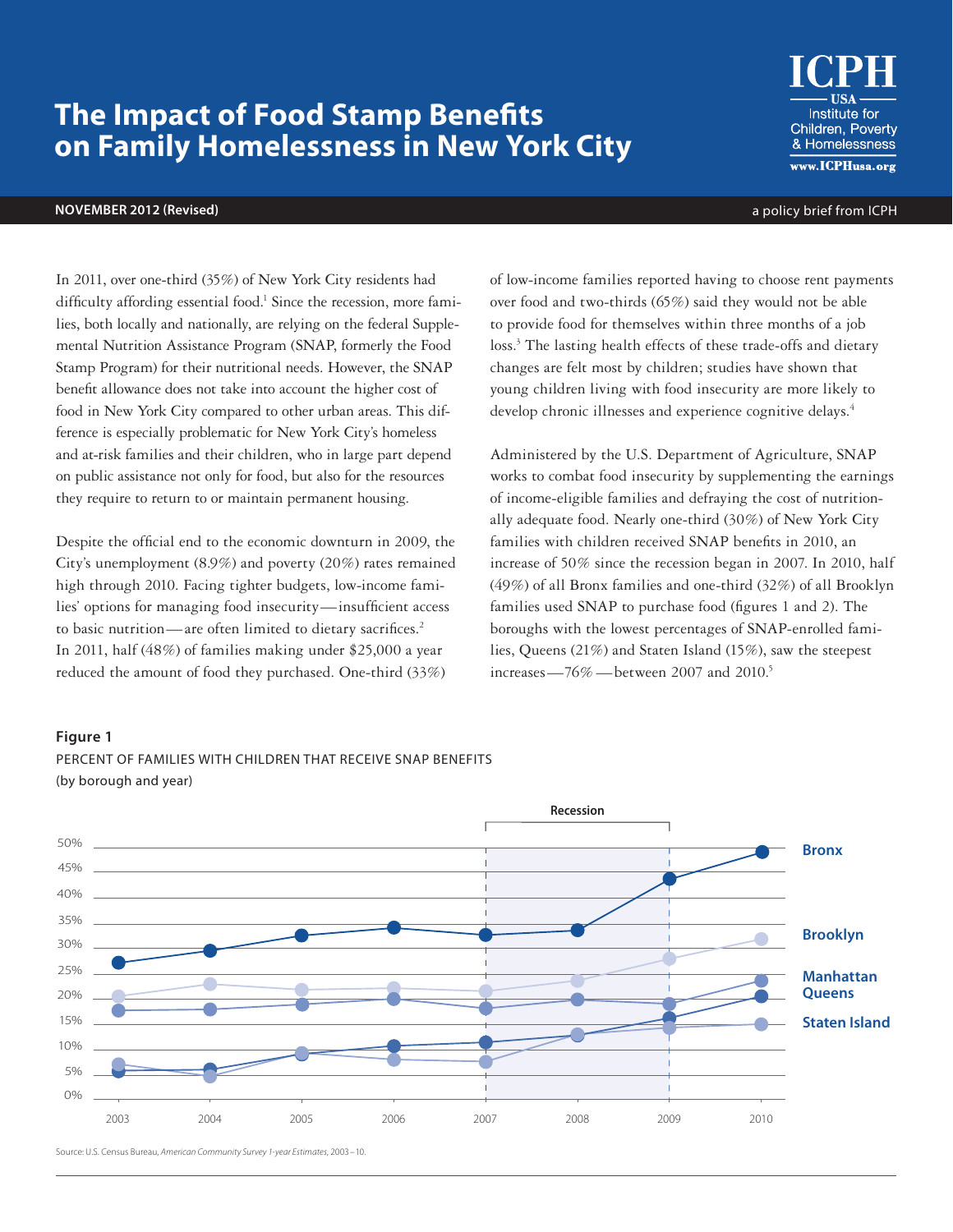## **Figure 2**

PERCENT OF FAMILIES WITH CHILDREN RECEIVING SNAP BENEFITS (by community district)

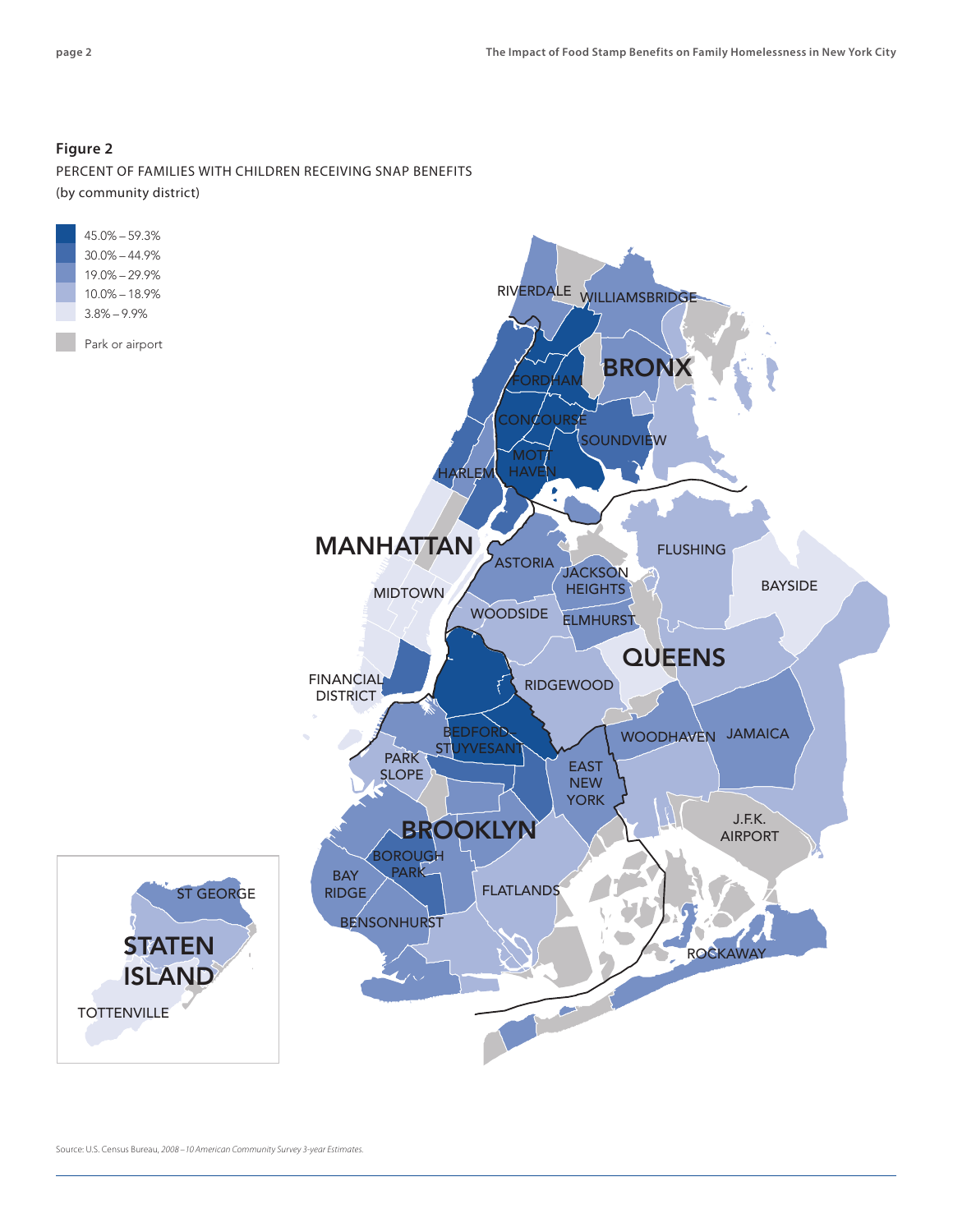### **All SNAP Dollars Are Not Equal**

With more New Yorkers relying on SNAP, it is important to examine the relationship between income, benefit levels, and the price of food to determine whether SNAP can adequately assist families in meeting their nutritional needs. SNAP benefit dollars do not cover the same percentage of food expenses in New York City that they do in other urban areas, meaning that local low-income families in New York City receiving benefits struggle to secure decent nutrition. Families must spend more out of pocket on food, forcing some to choose between sufficient groceries and other expenses such as rent or utilities.

Although expenses such as rent and child care are factored into the determination of a family's benefit amounts, regional variations in the price of food are not. For example, residents of New York City and San Francisco, where the same basket of items costs more than in other locales, do not receive the same degree of relief as residents of other large cities where prices are lower, such as San Antonio and Chicago (figure 3).<sup>6</sup> Furthermore, while the price of food is roughly equivalent in New York City and San Francisco, the median SNAP recipient in San Francisco earns over \$850 dollars more per month, leaving more income to compensate for the high cost of food.

This disadvantage is acute for the more than 10,000 homeless families in New York City.<sup>7</sup> *The more SNAP benefits a family receives, the less likely it is to become homeless,* as using SNAP benefits frees up other income sources for necessities such as housing.8 More homeless adults exiting shelter in New York City (41%, compared to 33% nationwide) receive SNAP than any other form of cash assistance.<sup>9</sup> However, as SNAP does not offset the high price of food in New York City (figure 3), some homeless families may experience greater difficulty exiting shelter. With both the U.S. Interagency Council on Homelessness and the New York City Department of Homeless Services focused on connecting homeless families to mainstream benefits, adjusting SNAP benefit amounts for regional variations in the cost of food can have a significant impact on a family's ability to leave shelter and maintain self-sufficiency in permanent housing. With adult and family homelessness on the rise, simply adjusting SNAP to reflect food cost and need could help prevent hundreds, if not thousands, of families from becoming homeless.

#### **Figure 3**

MEDIAN MONTHLY INCOME AND AVERAGE MONTHLY PRICE OF FOOD FOR SNAP RECIPIENTS (by city)



Source: See endnote 6 for citation.